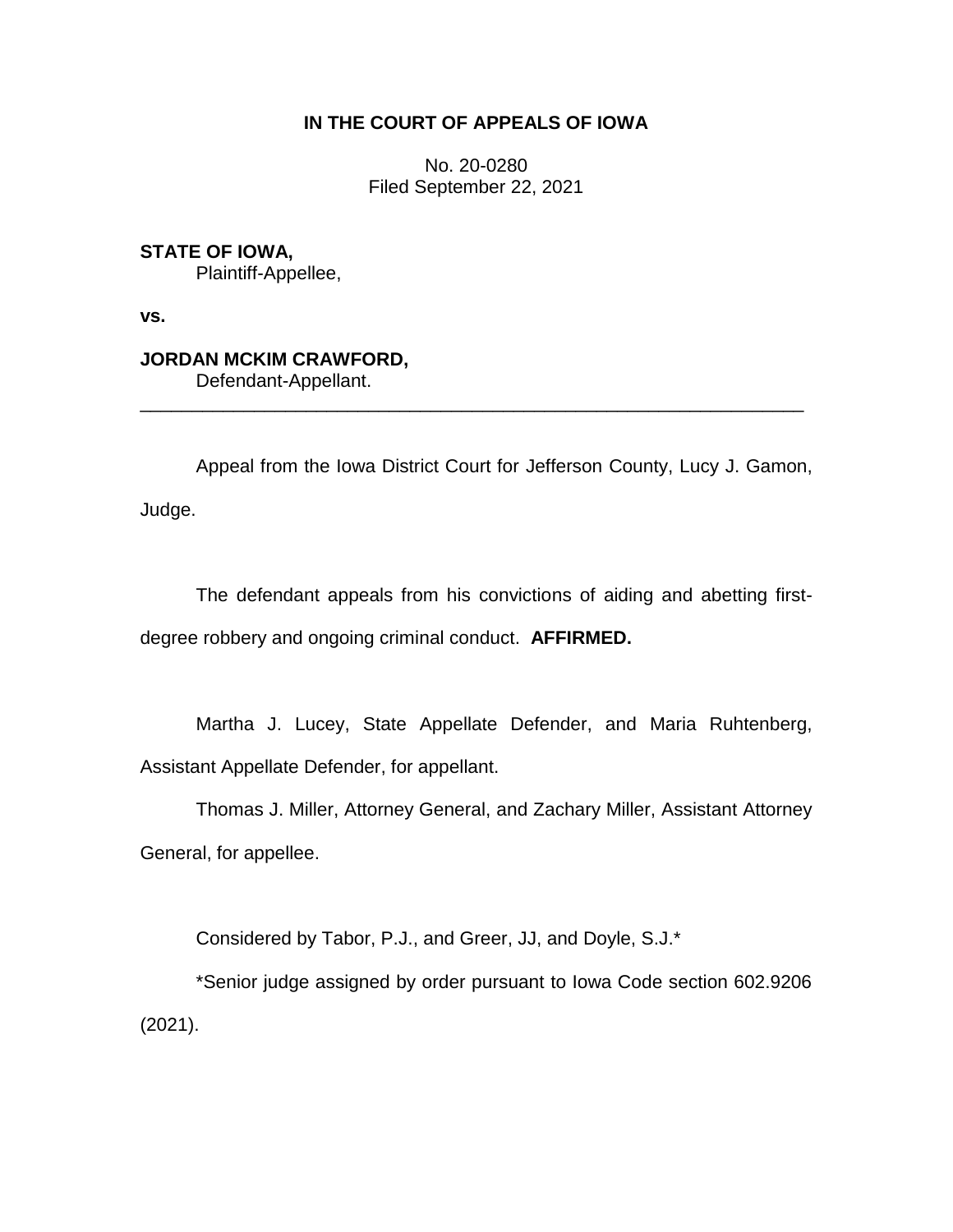# **GREER, Judge.**

A couple of robberies at small town banks ultimately led to the arrest of Jordan Crawford. A jury convicted Crawford of aiding and abetting first-degree robbery and of ongoing criminal conduct. On appeal, Crawford challenges the sufficiency of the evidence supporting his convictions. In the alternative, if he failed to preserve error at trial, Crawford argues his trial counsel provided ineffective assistance. Recognizing Iowa Code section 814.7 (Supp. 2019) prevents us from deciding claims of ineffective assistance on direct appeal, Crawford challenges the constitutionality of the statute, arguing it violates his right to due process and the separation-of-powers doctrine. Finally, if we cannot decide his claim of ineffective assistance, Crawford asks us to adopt plain error review.

# **I. Background Facts and Proceedings.**

Many details of the bank robberies and ongoing criminal conduct involving Crawford developed from trial testimony of Ethan Spray, who negotiated a plea deal in exchange for testimony in Crawford's trial. First, Spray described an ATM robbery orchestrated by Ross Thornton, Crawford, and Spray. On May 30, 2018, he, Thornton, and Crawford made a plan to use an acetylene torch to cut into and take cash from an ATM. Spray acted as lookout while Crawford operated the torch and Thornton assisted. Then, on June 1, 2018, Spray went to Packwood, Iowa, and robbed Pilot Grove Savings Bank at gunpoint while wearing a black ski mask. Thornton, who was living with Crawford at the time, waited in Spray's red sedan car throughout the commission of the crime. After the heist, Thornton drove the two men to where they had parked a second vehicle, a dark-colored truck. Spray removed his clothing, gave it to Thornton to burn, and drove off in his car.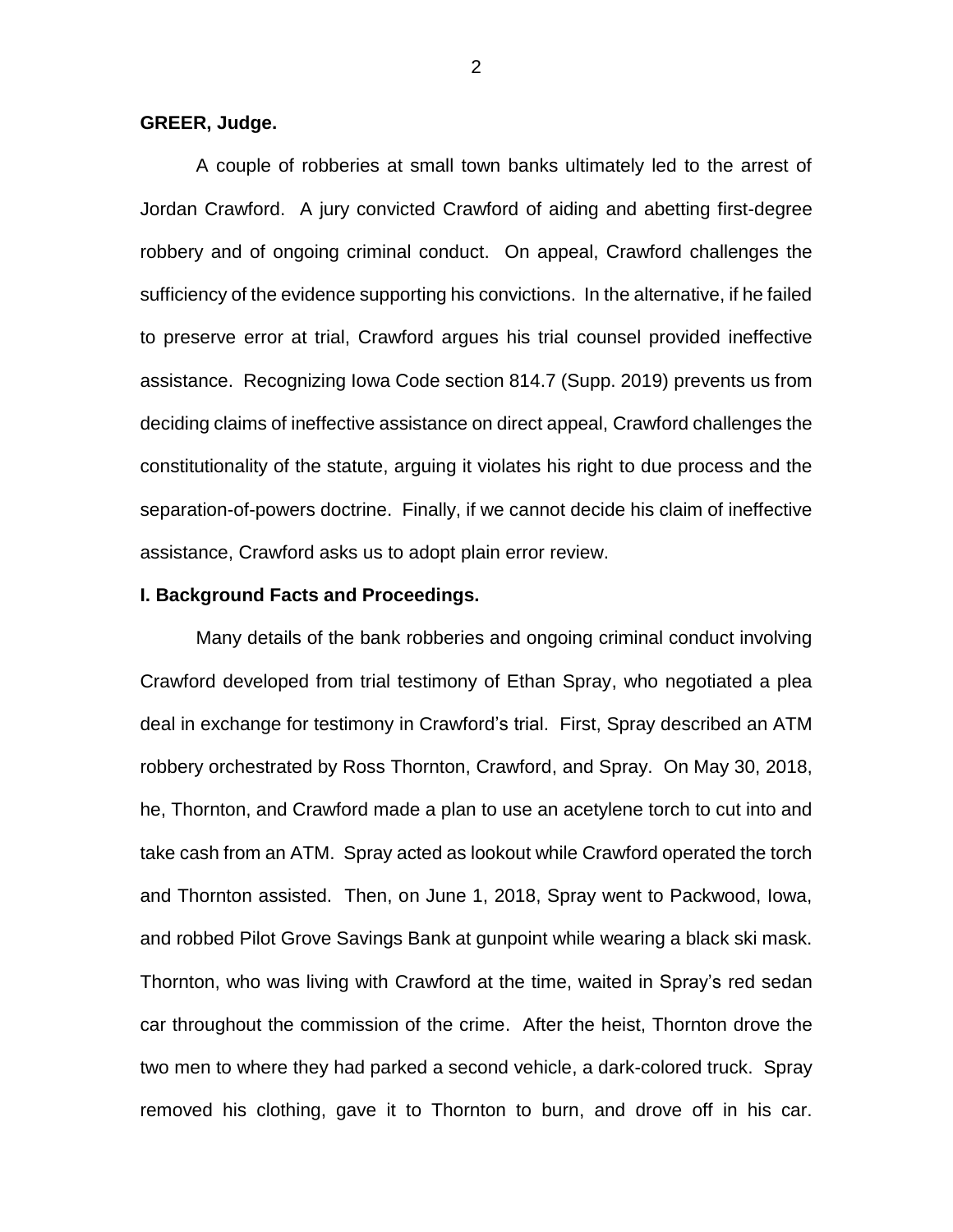Eventually, they again met at the home shared by Thornton and Crawford. During the twenty-two minutes surrounding the robbery, five phone calls were made between two numbers, one registered to both Thornton and Crawford and another registered only to Crawford.

Now back at the house with Crawford, Spray testified that he and Thornton counted out over \$14,000 in stolen cash. <sup>1</sup> The money was wrapped in bands with the bank's name on them, which Thornton and Spray proceeded to burn. They also burned the two dollar bills that they believed would be more suspicious to use in the community. Crawford helped with some of the burning but was mostly "in and out" of the room.

Linking Crawford's involvement in the criminal spree, Spray testified that Crawford provided him with the mask he wore during the bank robbery. Spray offered that Crawford's role was to provide him with gloves as well, but that Crawford failed to come through with that assignment. Spray testified Crawford knew the items were needed for the bank robbery.

As far as how the cash would be spent, Spray testified that there was an understanding between himself, Thornton, and Crawford about how the money taken from the bank would be used. Following the robbery, they, along with Thornton's son, took a road trip to Oregon. Phone records produced by the State showed the location of Spray's cell phone moving out west and back in the days following the robbery. After the date of the robbery, Crawford began messaging individuals in Oregon looking for the "hook up for the green." Messages from

<sup>&</sup>lt;sup>1</sup> The bank manager testified the cash stolen exceeded \$18,000, but Spray only thought they counted \$14,000 in stolen money.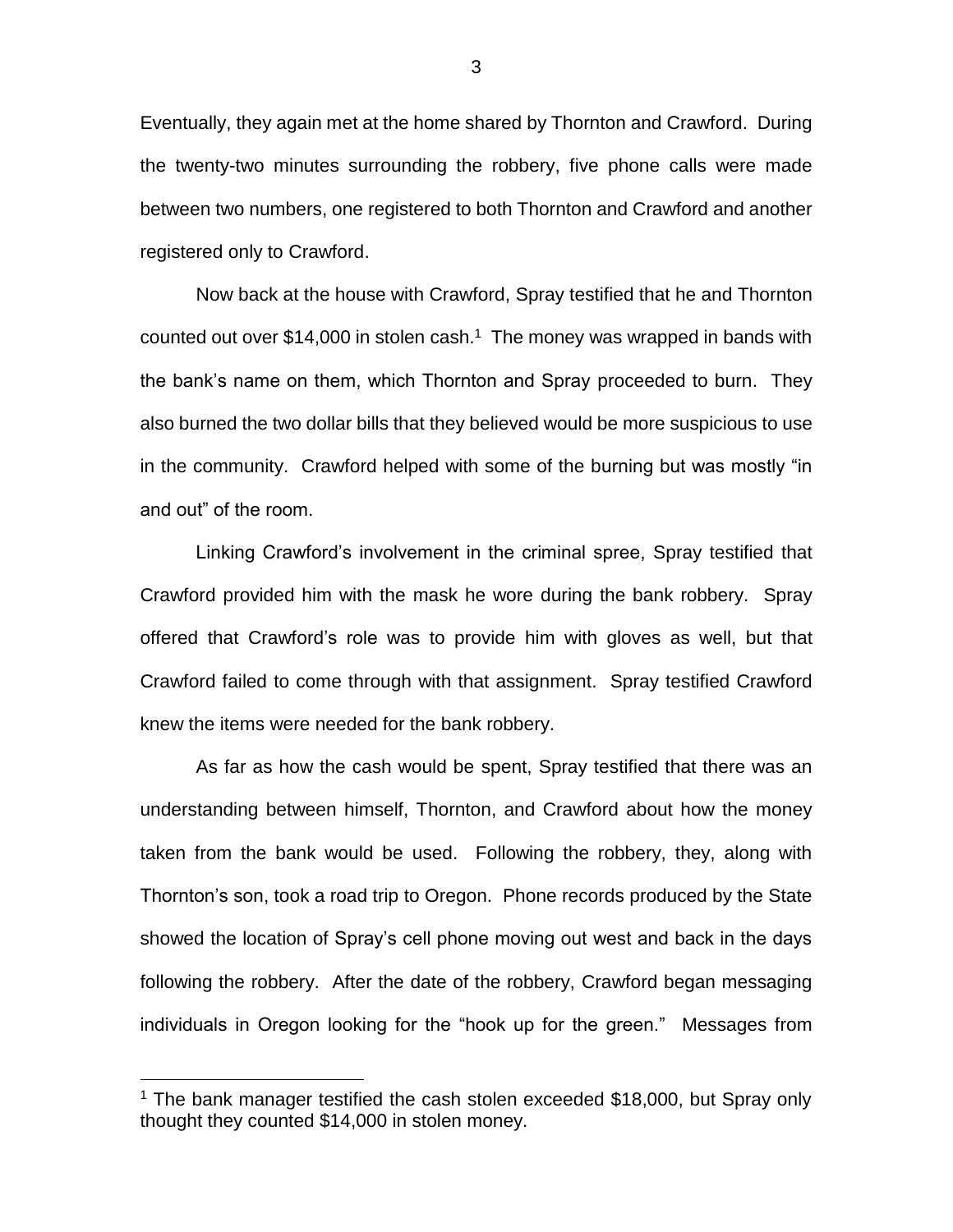Crawford's Facebook account show him reaching out to various contacts with iterations of "I just got back from Oregon and got that fire green for the low." <sup>2</sup> He advertised strains such as "purple haze," "golden pineapple," "[G]irl [S]cout cookies," "white widow," "blueberry headband," and "purple kush" for "2200 a p" (explained by law enforcement witnesses, without objection, to mean \$2200 for a pound). These messages continued across the weeks following the robbery. Photographs of marijuana were also posted.

Several law enforcement agencies investigated the bank robbery. Along with the bank's camera, other video footage from area businesses picked up Spray's red vehicle arriving and leaving the park and a person matching the robber's description jogging from and to the car around the time of the robbery. The Jefferson County Sheriff's Department narrowed their electronic search to likekind vehicles with owners matching the robber's physical description to Spray. The sheriff executed search warrants on the homes of Spray, Thornton, and Crawford and on Crawford's vehicle. In Crawford's car, deputies found around \$470, two cell phones, and a "personal use" amount of marijuana. Bait money, $3$  or money specially marked and documented for tracing purposes following a bank robbery, was found in Thornton's home. Thornton also had an insurance card for the truck used in the robbery, but they learned the truck was registered to Crawford. No bait

 $2$  Jasper County Deputy Jerry Marcellus testified the phrase "green for the low" meant marijuana sold for a low price in slang used by drug dealers.

<sup>&</sup>lt;sup>3</sup> The Pilot Grove Bank branch manager testified about the term "bait money": "we photocopy what we would term bait money, so in case there is a robbery, you do have a set of bills there that are identifiable for serial numbers, and we have photocopies of them front and back." The banker believed the robber left with over \$18,000 in cash.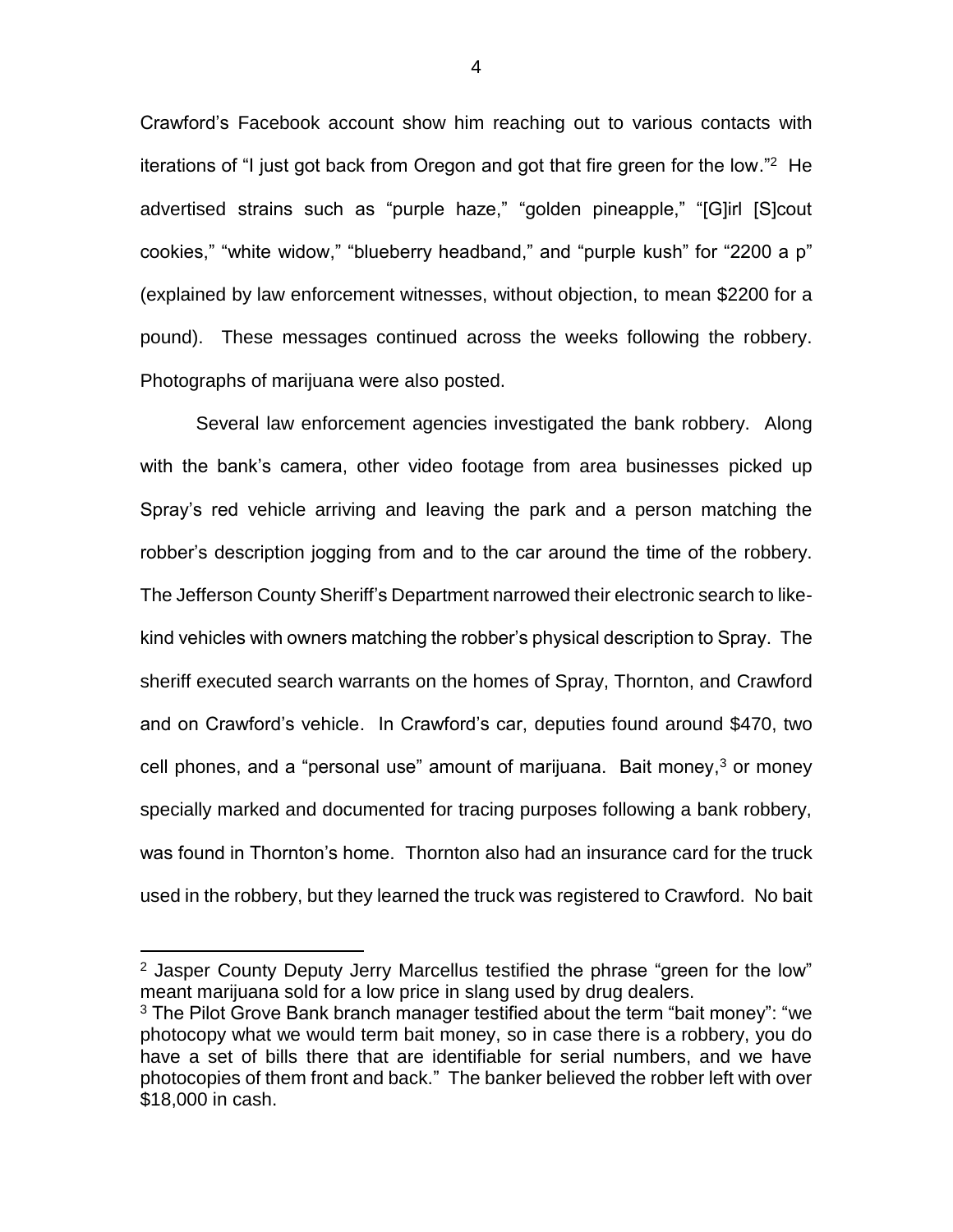money was found in Crawford's car, but at trial, Crawford argued the \$470 found in his vehicle was paid to him by his employer.

After presenting this evidence, Crawford was tried by a jury and convicted of aiding and abetting first-degree robbery and ongoing criminal conduct. He appeals.

### **II. Standard of Review.**

We review sufficiency-of-the-evidence claims for correction of legal error. *State v. Olofson*, 958 N.W.2d 225, 227 (Iowa Ct. App. 2021). We uphold the verdict if it is supported by substantial evidence, which means evidence that can convince a rational juror the defendant was guilty beyond a reasonable doubt. *Id.* Evidence is viewed in the light most favorable to the State. *Id.* 

### **III. Discussion.**

# **A. Sufficiency of the Evidence and Error Preservation.**

We address whether Crawford properly preserved error on each of his sufficiency-of-evidence claims in each separate section below. The State claims that error was not fully preserved as to the first-degree robbery charge but does not challenge the ongoing criminal conduct claims. "To preserve error on a claim of insufficient evidence for appellate review in a criminal case, the defendant must make a motion for judgment of acquittal at trial that identifies the specific grounds raised on appeal." *State v. Truesdell*, 679 N.W.2d 611, 615 (Iowa 2004). Generally, issues cannot be heard on appeal unless the trial court was first given the chance to consider them and correct the error. *State v. Mulvany*, 603 N.W.2d 630, 632 (Iowa Ct. App. 1999). An appellant is therefore limited to the errors preserved in trial counsel's motions.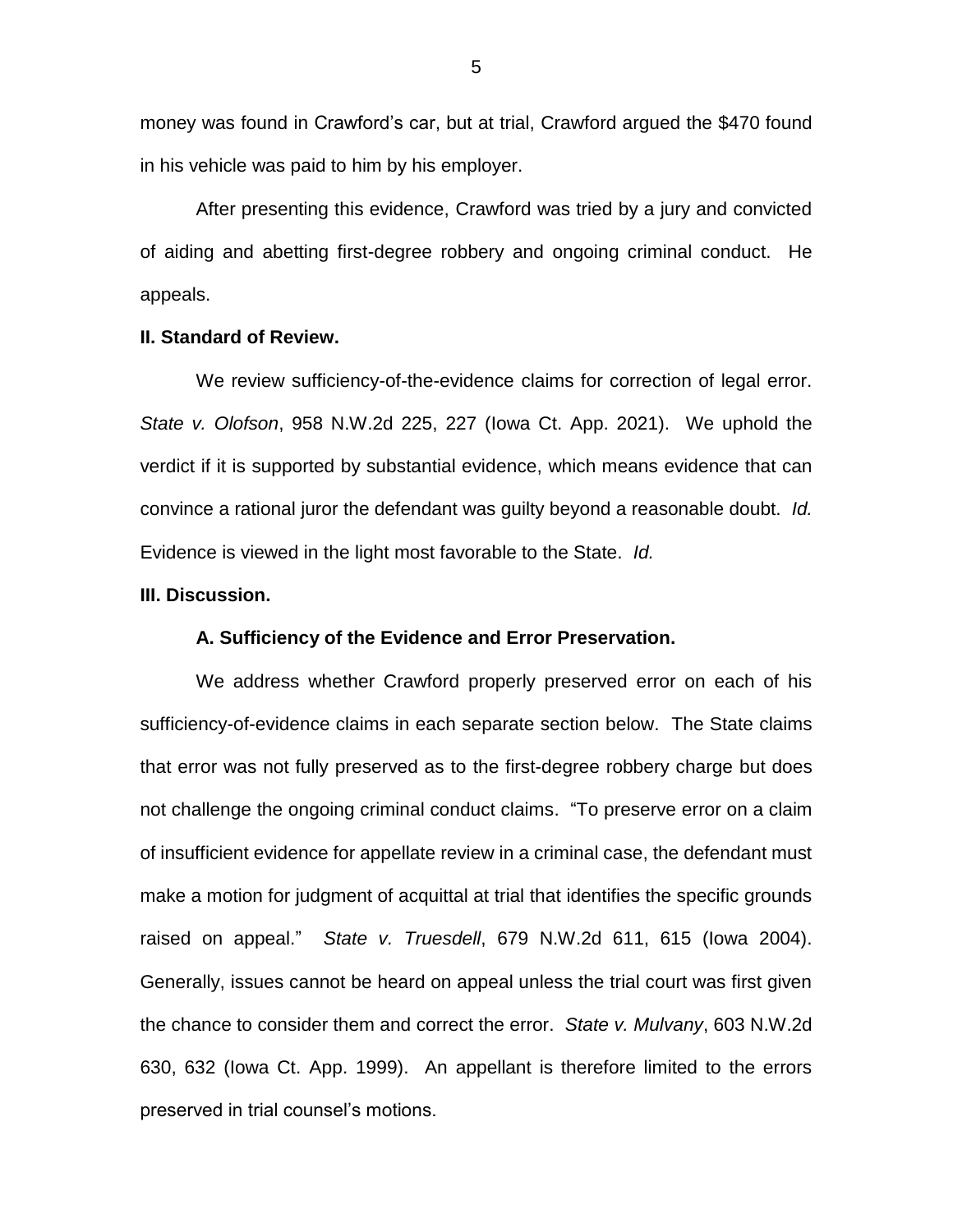1. *Aiding and Abetting First-Degree Robbery*.

Crawford argued in his motion for acquittal there was not substantial evidence for the jury to find he aided and abetted Spray and Thornton in the commission of armed robbery. Under the State's theory that Crawford aided and abetted the robbery, the State had to prove the following and the court so instructed:

1. On or about the 1st day of June, 2018, [Crawford] had the specific intent to commit a theft, either as principal or as aider and abettor.

2. To carry out his intention or to assist another to commit the theft or to escape from the scene, with or without the stolen property, [Crawford] aided and abetted another in the robbery of the Pilot Grove Savings Bank, during which time Darrell Hoehne was threatened with, or purposefully placed in immediate fear of serious injury.

3. [Crawford] aided and abetted another who was armed with a dangerous weapon.

As the jury was instructed, to aid and abet means to "knowingly approve and agree to the commission of a crime, either by active participation in it or by knowingly advising or encouraging the act in some way before or when it is committed." Here, the State lists evidence of Crawford's efforts towards the robbery as: his role to help procure a mask and gloves; use of his truck for the heist; his telephone contact before, during, and after the robbery; his engagement in burning the money bands; and the joint road trip to use the funds to buy drugs illegal in Iowa.

Still, Crawford's written motion about the aiding and abetting charge is brief—it simply states that no credible proof was presented that he aided and abetted Thornton and Spray in the commission of the robbery. In his oral argument, Crawford pointed out that he did not provide Spray with any gloves and that Spray's memory was addled by methamphetamine use. That said, no specific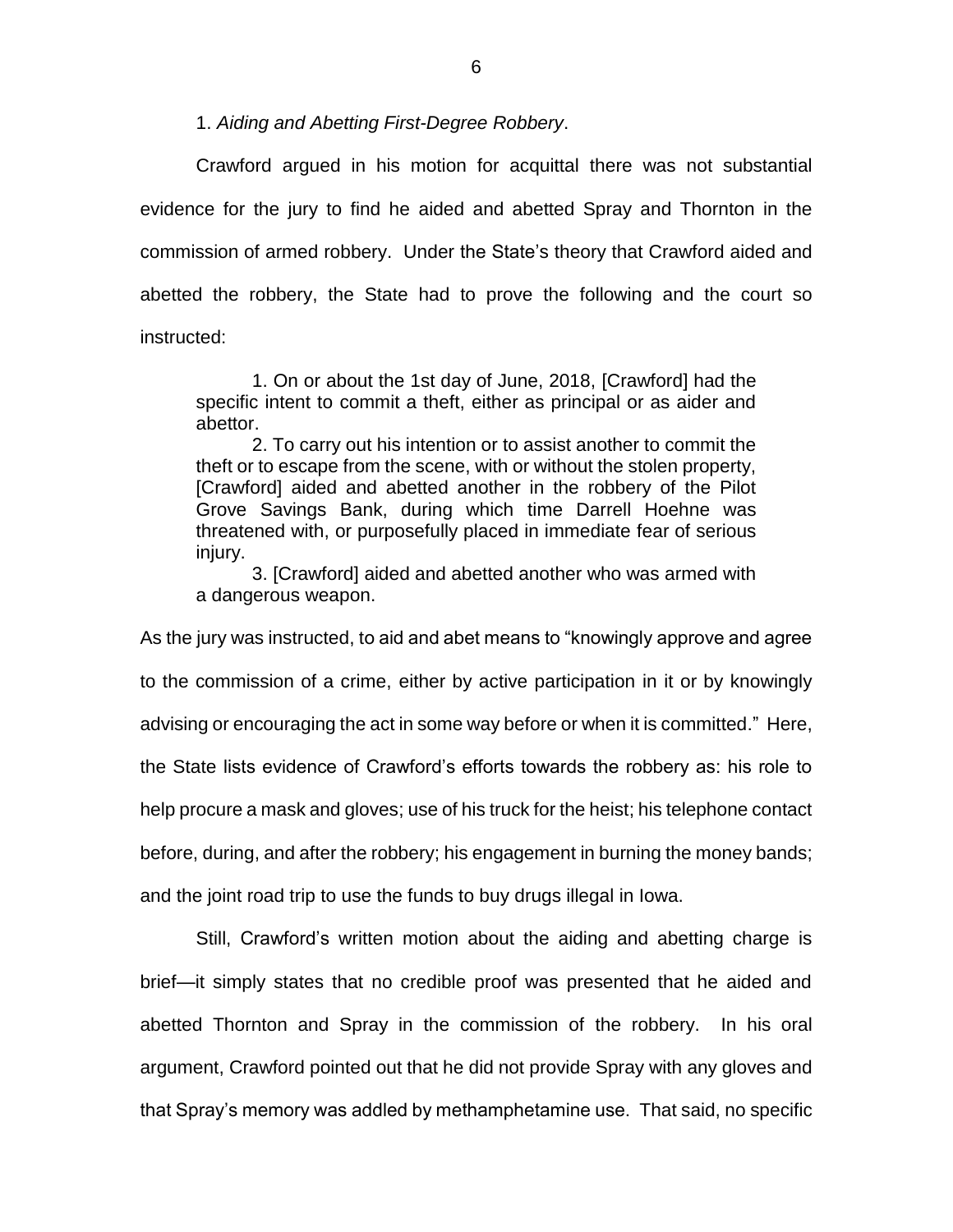element was challenged, and specifically, no reference was made to Crawford's knowledge of the use of a gun. But, on appeal, Crawford asserts there is a lack of evidence showing his knowledge of the robbery overall and a lack of support to show he knew or intended that the provided face covering would be used in commission of a robbery.<sup>4</sup> Now, he argues that no proof established he knew a gun would be used in commission of a crime. This appeal is the first time these specific elements were detailed. *See State v. Greene,* 592 N.W.2d 24, 29 (Iowa 1999) (holding to preserve error, a motion for judgment on acquittal must point out specific deficiencies in the evidence). Additionally, it is not as if the grounds Crawford was challenging were "obvious and understood," so Crawford's nonspecific motion for judgment of acquittal on this charge does not bypass the specificity requirements. *State v. Williams*, 695 N.W.2d 23, 27–28 (Iowa 2005). As a result, error was not properly preserved on Crawford's insufficiency of the

evidence over the first count, robbery in the first degree.

2. *Ongoing Criminal Conduct.*

 $\overline{a}$ 

Here, under the jury instruction related to ongoing criminal conduct as submitted to the jury, the State had to prove two elements:

1. During the time period from May 29, 2018, through June 15, 2018, the defendant participated, directly or indirectly, in an enterprise.

2. The defendant knew the enterprise was being conducted through specified unlawful activity on a continuing basis, to wit: a) the theft of money from the Brighton, Iowa ATM; and/or b) the robbery of the Pilot Grove Savings in Packwood, Iowa Bank; and/or c) the distribution, either attempted or completed, of marijuana.

<sup>&</sup>lt;sup>4</sup> Crawford's motion does reference that "mere knowledge of the contemplation of a crime by another" is insufficient. Yet he raises the premise only in connection with the ongoing criminal charges charge, not aiding and abetting first-degree robbery.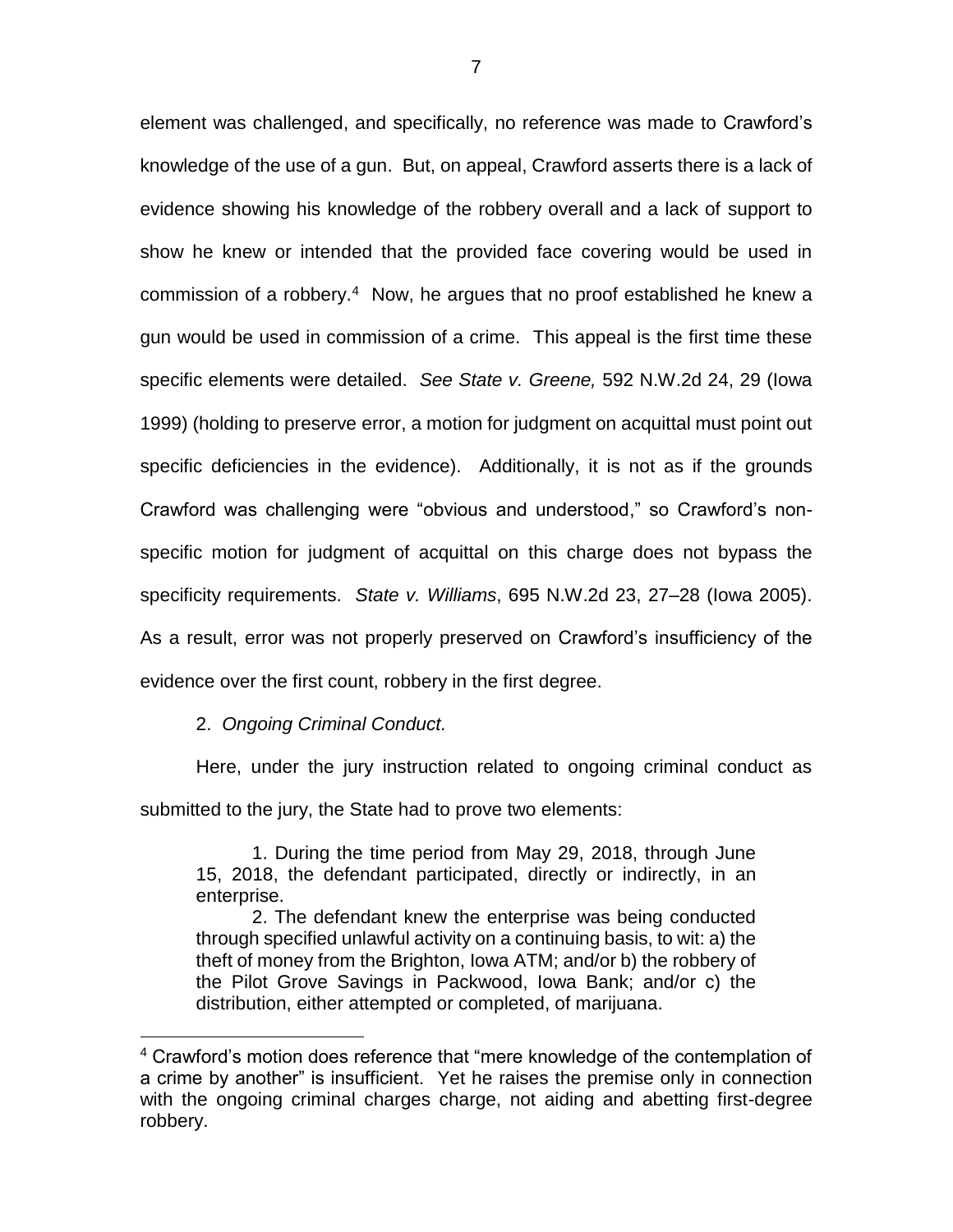Crawford zeros in on these failures of proof: (1) no credible evidence that Crawford was involved in ongoing criminal activity, and (2) no proof the specified indictable offenses occurred on a continuing basis. At best, as to the first element, the State proved Crawford's involvement in an enterprise to rob the Brighton ATM and the Pilot Grove Savings Bank.<sup>5</sup> See Iowa Code § 706A.1(2) (defining "enterprise" as "any sole proprietorship, partnership, corporation, trust, or other legal entity, or any unchartered union, association, or group of persons associated in fact although not a legal entity, and includes unlawful as well as lawful enterprises").

To address the second element of ongoing criminal conduct, if the acts were committed *on a continuing basis*, it is significant that these robberies happened just two days apart: May 30, 2018 and June 1, 2018. Beyond the evidence of the two robberies, the State produced Facebook messages showing attempts at marijuana sales by Crawford over a period starting on June 8 until June 22. The State argues the Facebook messages show ongoing criminal conduct amounting to attempted drug sales and distribution. Indeed, many Facebook messages mention Crawford trying to buy "green" in Oregon and then sell it in Iowa, which could convince a reasonable juror that he was attempting to sell marijuana, even if no actual sale was proven. The Facebook postings supported buying and attempting to sell "pounds" of marijuana—even photographs of the goods. Thus,

 $\overline{a}$ 

8

<sup>5</sup> The criminal complaint charged Crawford under 706A.2(1)(c)—"participating in an enterprise established for the purpose of conducting illegal drug trafficking activity for profit. Said enterprise was funded through a series of criminal acts to include the robbery of the Pilot Grove Savings Bank on June 1, 2018." Later the State amended the complaint to assert the criminal activity occurred from May 1, 2018 to August 31, 2018.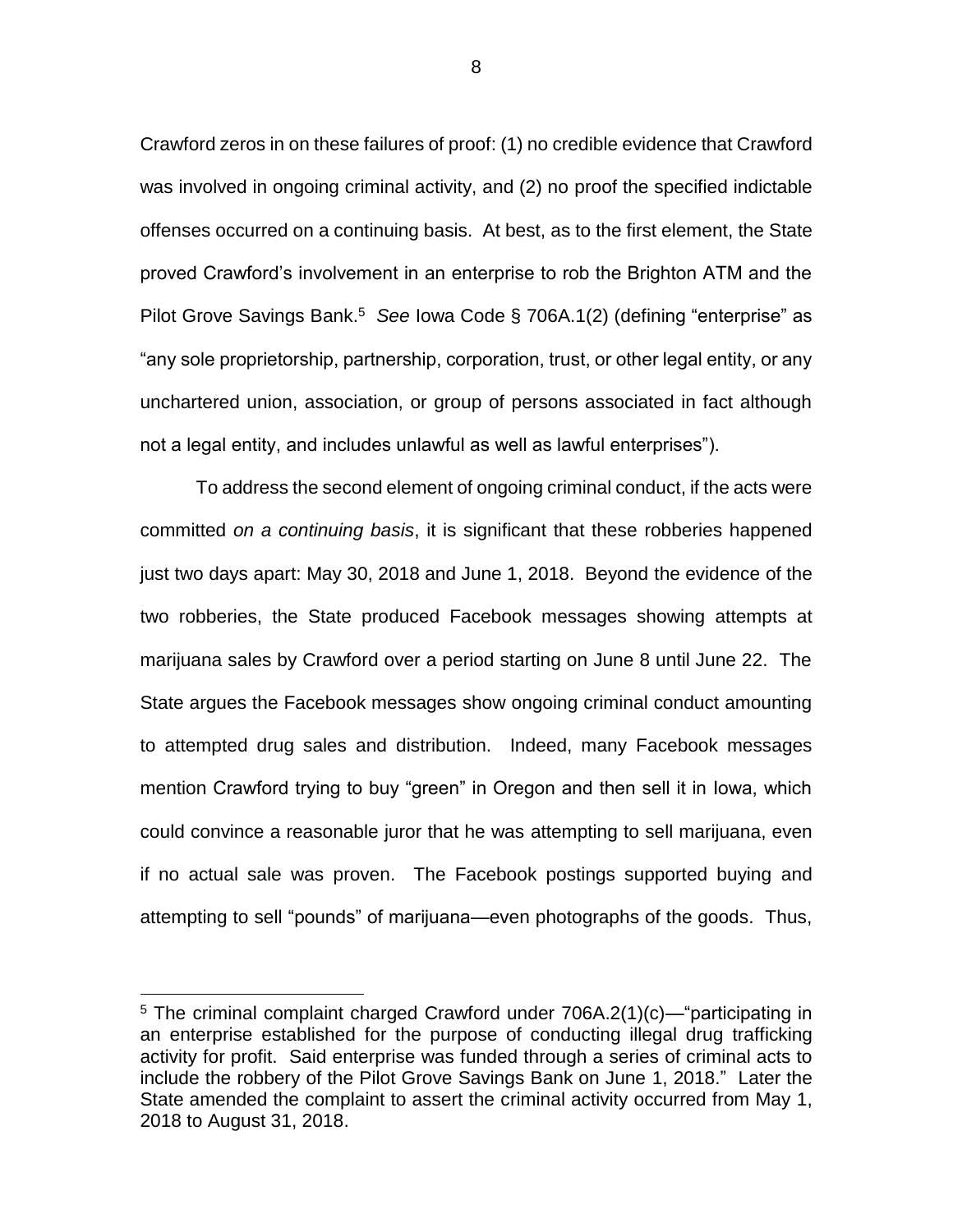the testimony from Spray that they had travelled to Oregon to purchase marijuana, corroborated by the phone records documenting the trip and the messages from Crawford to potential buyers that he had just returned from Oregon with many pounds of marijuana, could lead a reasonable juror to believe that a drug trafficking operation was afoot.

Even so, Crawford argues the State had hurdles involving proof it did not cover. But we note Crawford faces a roadblock relating back to the marshalling instruction given to the jury. That marshalling instruction listed the "specified unlawful activity" as "(a) the theft of money from the Brighton, Iowa ATM; and/or (b) the robbery of the Pilot Grove Savings in Packwood, Iowa Bank; and/or (c) the distribution, either attempted or completed, of marijuana." No one objected to this instruction. *See State v Banes*, 910 N.W.2d 634, 639–40 (Iowa Ct. App. 2018) (holding failure to object to the instruction makes it the law of the case for purposes of the review of the record on sufficiency of the evidence). Although another jury instruction clarified that "specified unlawful activity" was "any act, including any preparatory or completed offense, committed for financial gain on a *continuing basis* that is punishable as an indictable offense under the laws of the state in which it occurred and under the laws of this state," no one defined what "continuing basis" meant. (Emphasis added.) Thus, under the guidance of the instructions, proof that Crawford knew the enterprise was occurring through any one of these three acts was enough to convict. In simple terms, the instruction defined the specified unlawful activity as any one of the robberies or the attempted or completed distribution of marijuana. Under the jury instructions given and from a

9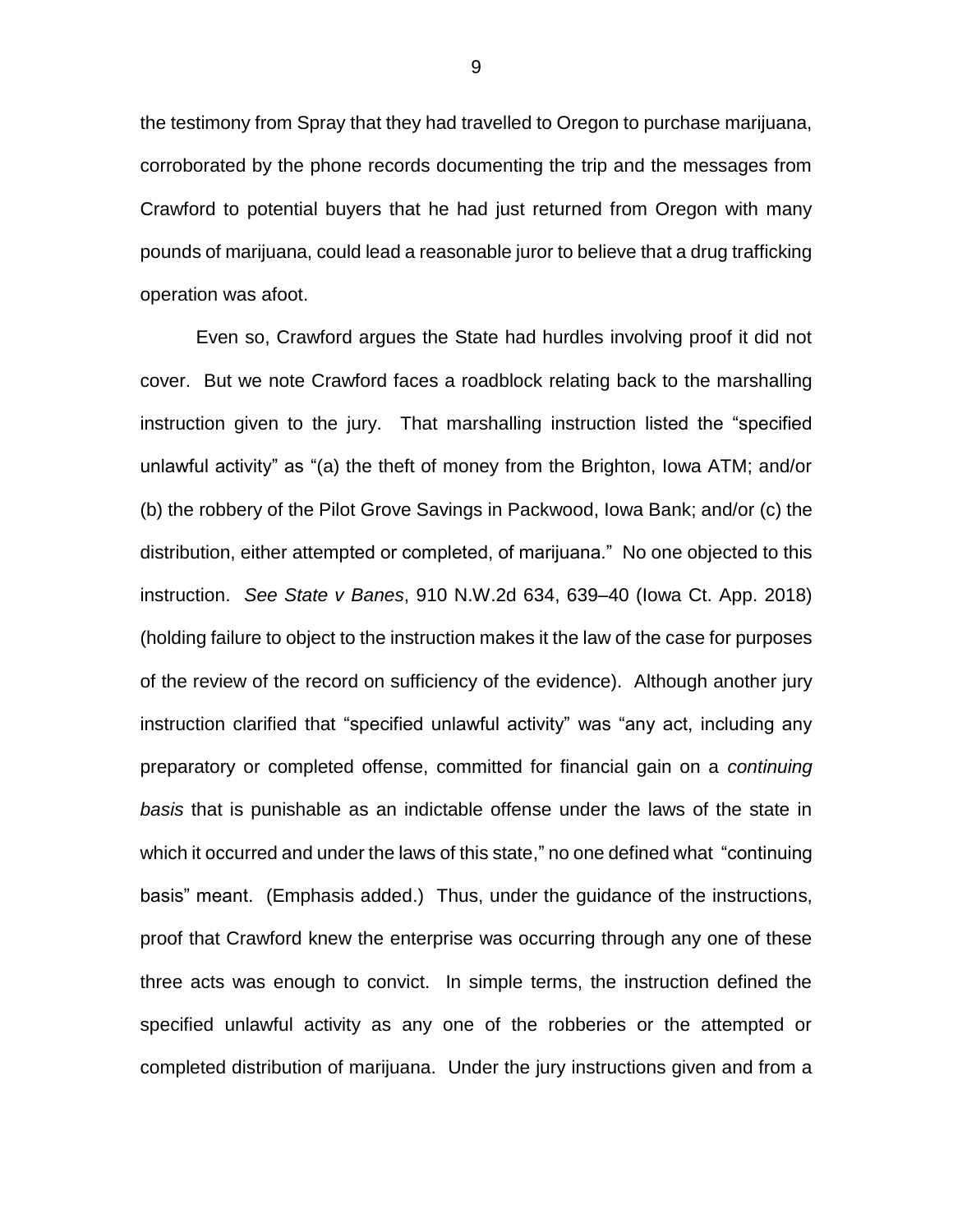review of the evidence in the light most favorable to the State, the jury followed the law of the case and did its job.

Most troubling, the jury found no guidance in the instructions about what "continuing basis" meant in the legal sense. While we agree with the State that it proved the first element, under the sufficiency of the evidence standard, we find scant evidence of continuing criminal activity. "Continuing basis" was interpreted in *State v. Reed*, 618 N.W.2d 327, 334–35 (Iowa 2000). This can be either closed or open, meaning that either there need be "a closed period of repeated conduct, or . . . past conduct that by its nature projects into the future with a threat of repetition." *Reed*, 618 N.W.2d at 335. If the predicate acts occur over a short period of time, there must be a relationship between the acts and the threat of continuing criminal activity. *Banes,* 910 N.W.2d at 640–41 (recognizing that a few weeks or months would not satisfy the requirement). There must be specific evidence of this ongoing intent. *State v. Goodwin*, No. 18-1822, 2020 WL 1551149, at \*7 (Iowa Ct. App. Apr. 1, 2020). Here, evidence of two robberies committed within a few days is insufficient to show a continued threat of future criminal conduct to support the charge of ongoing criminal conduct. *See State v. Harrington,* No. 08-2030, 2010 WL 2925696, at \*3 (Iowa Ct. App. July 28, 2011) (finding three acts of burglary, all within a short time, did not constitute substantial evidence to support a finding that "the defendant committed the acts on a continuing basis"). The State failed to produce evidence of an actual sale or distribution of marijuana, of monies in Crawford's possession from the robberies or from any drug sales, and only found a personal use amount of marijuana in Crawford's vehicle. *See State v. Agee*, No. 02-0967, 2003 WL 22087479, at \*2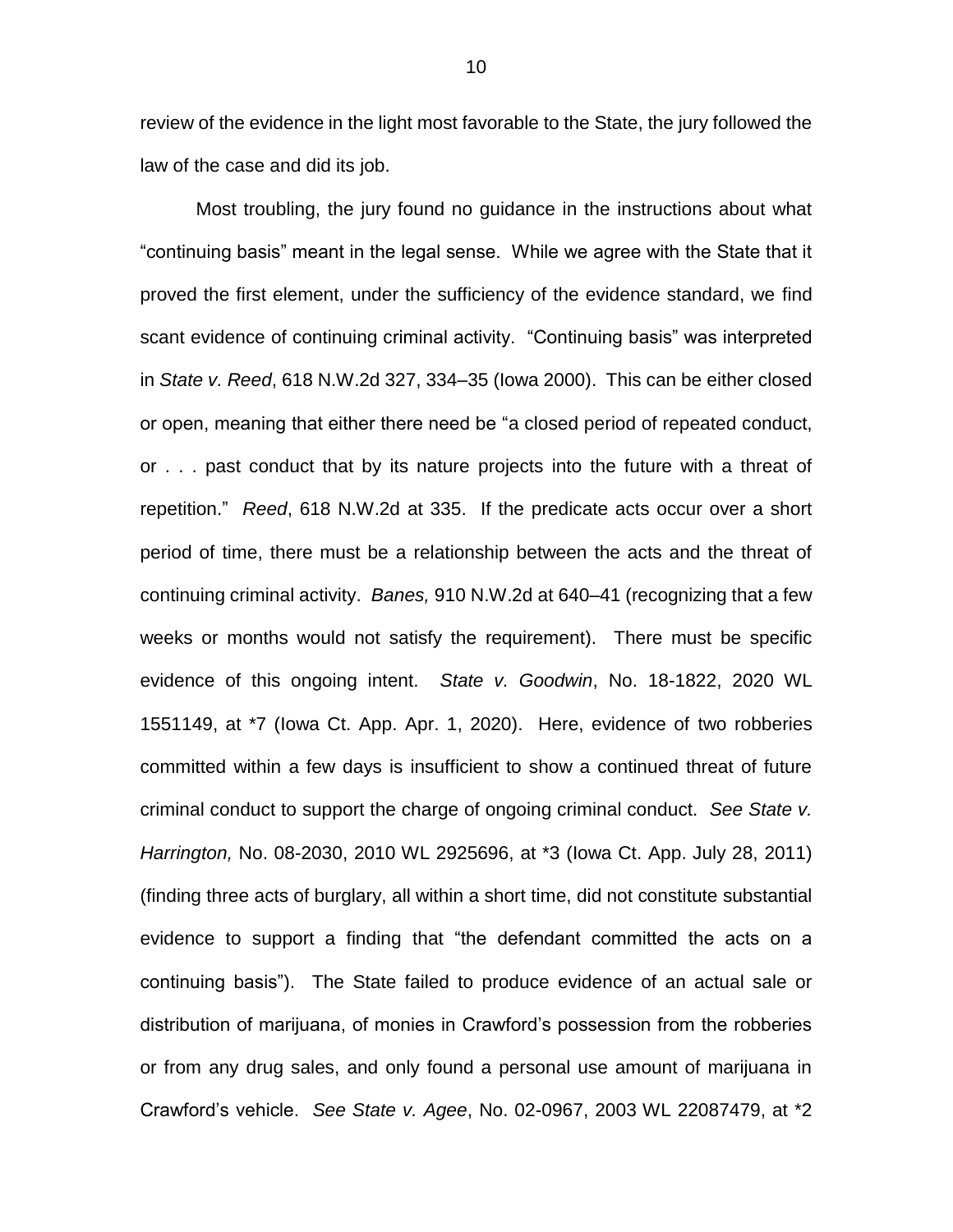(Iowa Ct. App. Sept. 10, 2003) (finding defendant's possession of stolen mail, checks and deposit slips and blank checks belonging to another person, a police scanner and a list of eleven financial institutions supported a threat of future criminal activity). While the Facebook messages suggest Crawford's attempts to recruit purchasers of marijuana, the timing of those requests occurred within a few days to weeks after the robberies. Again, there was no evidence of other future criminal acts established under the substantial-evidence standard. In sum, the threat of continued criminal activity cannot be extracted from this record.

But we must return to error preservation on this element of ongoingcriminal-conduct count. To be fair, Crawford's general arguments at trial centered on the State's failure to prove Crawford's involvement in any crime. As to Crawford's current complaint that the State failed to show a threat of continuing criminal activity, we question if Crawford preserved this question for our review. Both Crawford's written and oral motions failed to mention that the period of time involving the robberies and the solicitation for drug sales was too short to satisfy the statutory requirement that the acts were "committed for financial gain *on a continuing basis*." Iowa Code § 706A.2(1)(c). Thus, on our own review, we must find Crawford failed to preserve error on this specific deficiency in the proof. *Agee*, 2003 WL 22087479, at \*2. Likewise, Crawford now asserts that attempting to distribute marijuana is not a "specified unlawful activity" punishable as an indictable offense.<sup>6</sup> But again, without objection, the marshalling instruction allowed the jury

 $6$  We also note that section 706A.2(1)(c) and (d), under which Crawford was charged, state together that "[i]t is unlawful for any person to conspire or *attempt to violate* or to solicit or facilitate the violations" that are considered ongoing criminal conduct. Iowa Code § 706A.2(1) (2018) (emphasis added). Therefore,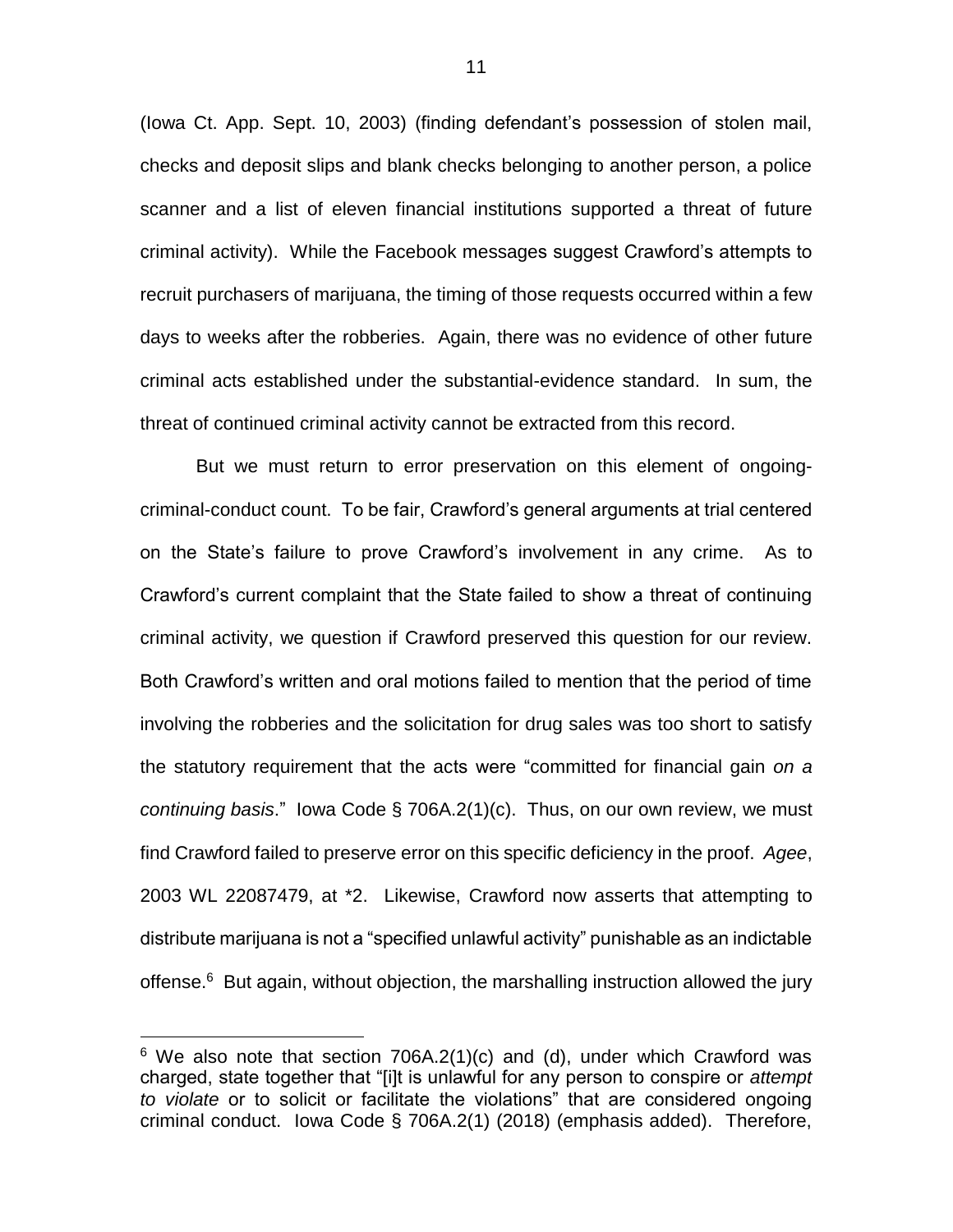to apply the law of the case that included an attempted distribution of marijuana. Thus, we affirm the conviction for ongoing criminal conduct and Crawford can address these issues at a later date.

# **B. Ineffective Assistance of Counsel.**

Recognizing he may have failed to preserve error on his sufficiency-of-theevidence claims, Crawford raised the issues under the framework of ineffective assistance of counsel. Most compelling, the State concedes that if error had been preserved on the challenge to the first-degree-robbery charge, "that the State failed to produce evidence that [Crawford] knew or specifically intended that Spray would use a gun during the robbery." Thus, it appears appropriate to address that issue in a postconviction proceeding. *See State v. Lilly*, 908 N.W.2d 293, 309 (Iowa 2019) (analyzing if counsel provided ineffective assistance because of the failure to move for acquittal specifically on a first-degree robbery where Lilly argued there was insufficient evidence he knew the robber was going to use a dangerous weapon during the heist).

But, on direct appeal, we can no longer decide claims of ineffective assistance. *See* Iowa Code § 814.7 (Supp. 2019); *State v. Macke*, 933 N.W.2d 226, 228 (Iowa 2019). Crawford acknowledges this bar but argues the statute is unconstitutional both under a theory of due process and the separation-of-powers doctrine. Each issue has been decided by the Iowa Supreme Court. Crawford argues section 814.7<sup>7</sup> violates his right to due process. But "[t]here is no due

while attempted distribution alone might not be a crime with which he could be charged, the attempt is criminalized under 706A.2(d) for purposes of ongoing criminal conduct. *See id.*

<sup>7</sup> The statute, which took effect July 1, 2019, provides: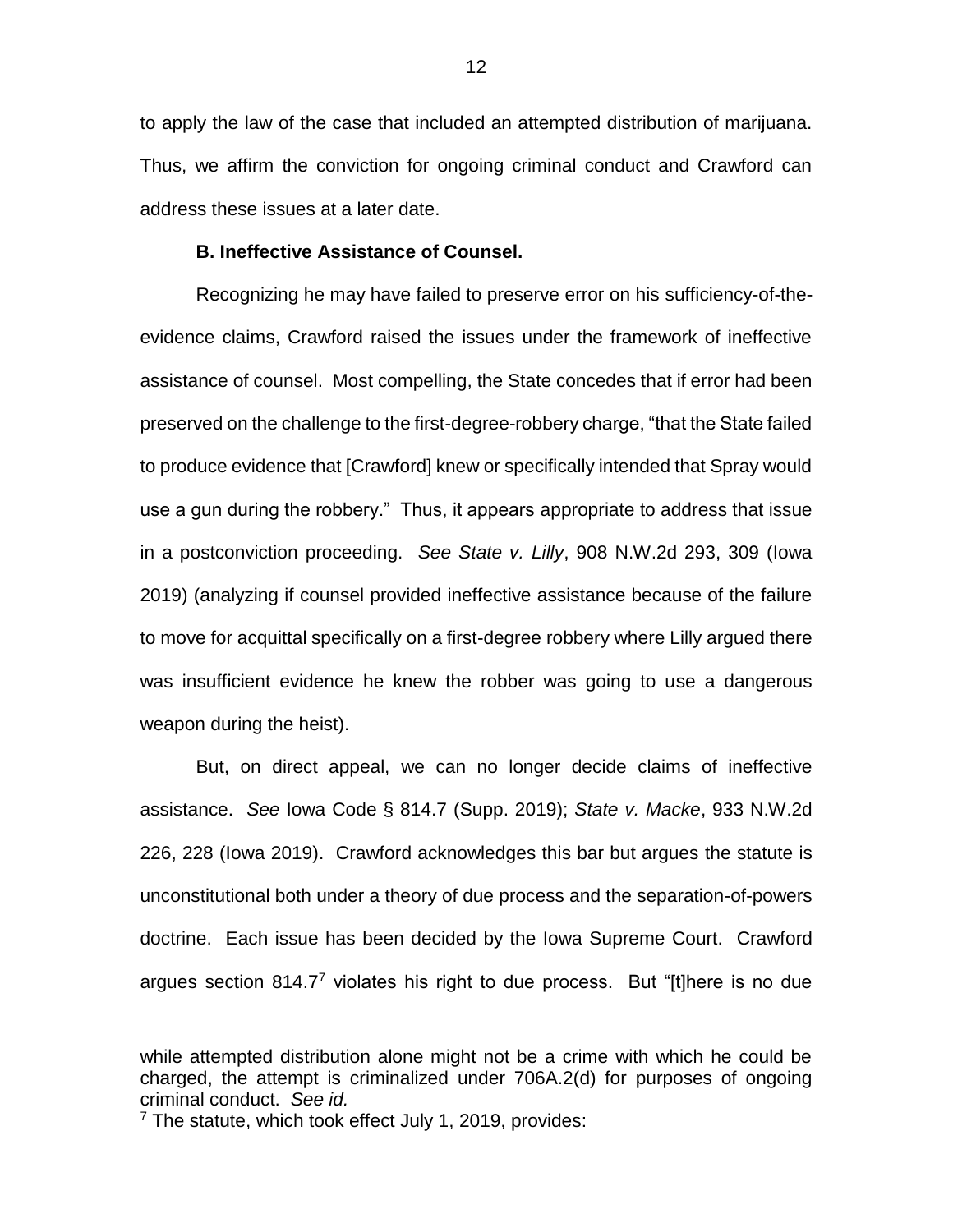process right to present claims of ineffective assistance of counsel on direct appeal." *State v. Treptow*, 960 N.W.2d 98, 108 (Iowa 2021). "Due process merely requires an opportunity to present those claims in some forum." *Id.* The appropriate forum is through an application for postconviction relief under chapter 822, not here. Iowa Code § 814.7.

Additionally, Crawford asserts that section 814.7 violates his right to due process because it prevents effective counsel on appeal. On appeal, a defendant is entitled to effective assistance of appellate counsel, requiring both a right to counsel and that the counsel performs competently in the appeal. *Treptow*, 960 N.W.2d at 107. Yet, under Iowa law, "[t]he right to the effective assistance of appellate counsel where direct appeal is available does not create an entitlement to direct appeal as a matter of right and a further entitlement to present any and all claims on direct appeal as a matter of right." *Id*. Crawford's due process challenge fails.

Crawford next argues that 814.7 violates the separation-of-powers doctrine and limits the appellate courts' jurisdiction. *See State v. Tucker*, 959 N.W.2d 140, 148 (Iowa 2021) ("'The division of the powers of government into three different departments—legislative, executive, and judicial—lies at the very foundation of our constitutional system.' The 'historic concept of separation of powers to safeguard

An ineffective assistance of counsel claim in a criminal case shall be determined by filing an application for postconviction relief pursuant to chapter 822. The claim need not be raised on direct appeal from the criminal proceedings in order to preserve the claim for postconviction relief purposes, and *the claim shall not be decided on direct appeal from the criminal proceedings.*